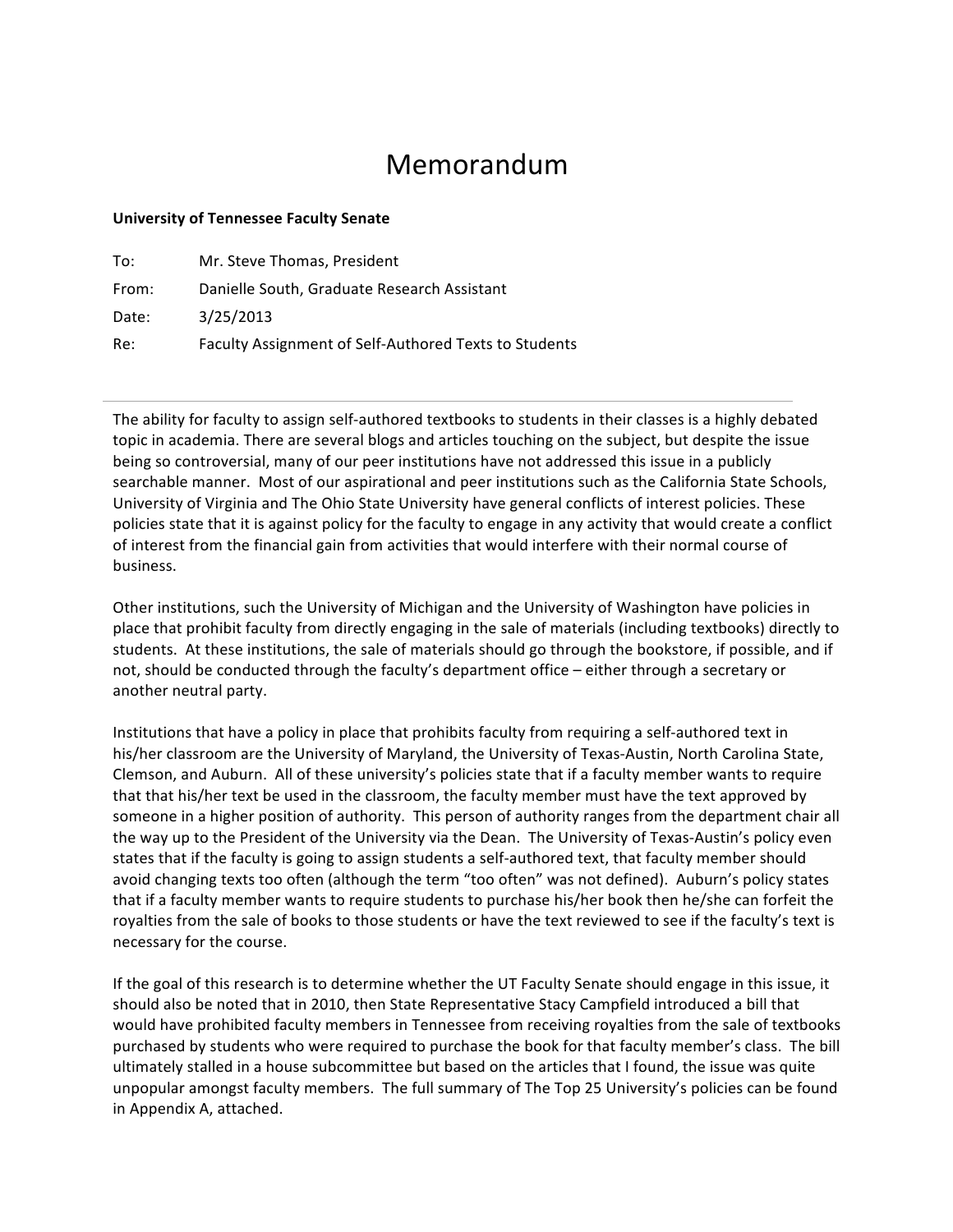## Appendix A

| <b>University</b>       | Policy (Yes/No)         | <b>Summary</b>                                       |
|-------------------------|-------------------------|------------------------------------------------------|
| Berkeley                | No                      | conflict of interest policy relates only             |
|                         |                         | to research and research of human                    |
|                         |                         | subjects                                             |
| <b>UCLA</b>             | No                      | Conflict of interest policy directed                 |
|                         |                         | towards intellectual property                        |
| Virginia                | No                      | Conflicts of interest policy doesn't                 |
|                         |                         | touch on anything close to book-                     |
| Michigan                |                         | Conflict of interest- faculty cannot                 |
|                         |                         | sell students books directly                         |
| <b>UNC Chapel Hill</b>  | No                      |                                                      |
| <b>UMD College Park</b> | Yes                     | Faculty approved text must be                        |
|                         |                         | approved by the dept chair-should                    |
|                         |                         | not be sold to students in the                       |
|                         |                         | classroom                                            |
| <b>UT Austin</b>        | Yes                     | Faculty authored text must be                        |
|                         |                         | approved by the President of the                     |
|                         |                         | University-shouldn't be sold in the                  |
|                         |                         | classroom- should avoid changing                     |
|                         |                         | editions frequently, if must change                  |
|                         |                         | after the first year, a letter must be               |
|                         |                         | sent explaining why through the                      |
|                         |                         | Dean to the president.                               |
| Illinois                | No                      |                                                      |
| Ohio State              | No                      |                                                      |
| <b>UC Davis</b>         | No                      |                                                      |
| Washington              | Yes                     | Faculty can't directly sale materials<br>to students |
| Minnesota               | No                      | General conflict of interest policy-                 |
|                         |                         | royalties received from the                          |
|                         |                         | commercialization of intellectual                    |
|                         |                         | property don't have to be reported                   |
|                         |                         | but most other conflicts of interest                 |
|                         |                         | do- it is unclear whether this                       |
|                         |                         | commercialization of textbooks                       |
|                         |                         | would be covered- it seems as                        |
|                         |                         | though it would be                                   |
| Purdue                  | No                      | Instead of prohibiting conflicts of                  |
|                         |                         | interest, they believe that they can                 |
|                         |                         | be managed if strict guidelines                      |
|                         |                         | (which they lay out) are followed.                   |
| Rutgers                 | Information unavailable |                                                      |
| UC Santa Barbara        | No                      |                                                      |
| Indiana                 | No                      | General conflicts of interest policy                 |
| Penn State              | No                      | Conflict of interst policy directed                  |
|                         |                         | towards research                                     |
| Wisconsin               | No                      | Conflicts of Interest are required to                |
|                         |                         | notify their department heads                        |
| Georgia                 | No                      | Conflict of interest policy lists many               |
|                         |                         | examples of potential conflicts but                  |
|                         |                         | requiring students purchase self-                    |
|                         |                         | authored text isn't one of them.                     |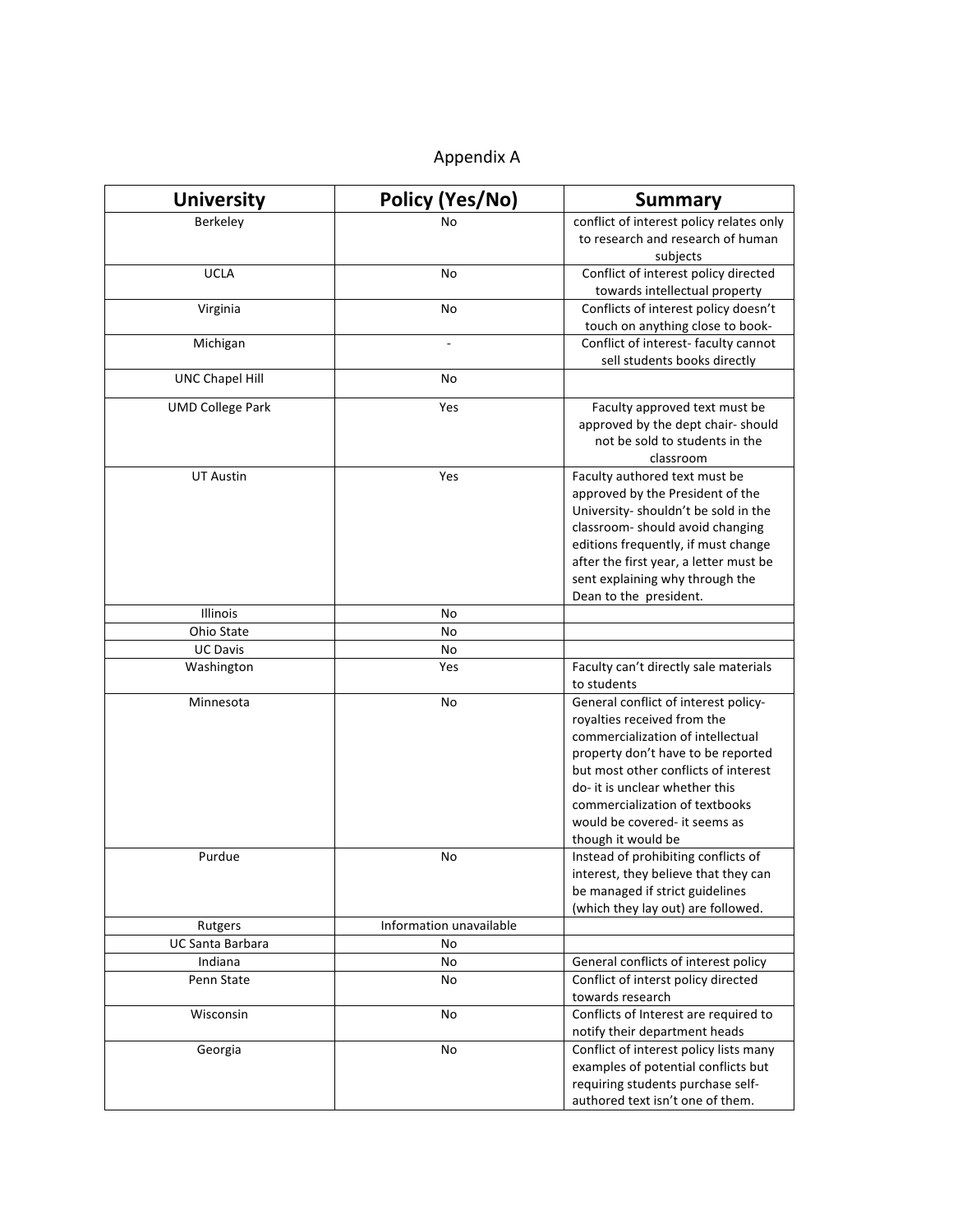| Iowa State      | No  | Conflict of interest policy lists many                                |
|-----------------|-----|-----------------------------------------------------------------------|
|                 |     | examples of potential conflicts but                                   |
|                 |     | requiring students purchase self-<br>authored text isn't one of them. |
| Pittsburgh      | No  | <b>General Conflict of Interst Policy</b>                             |
| Texas A&M       | No  | General conflicts of interest policy                                  |
| <b>NC State</b> | Yes | Faculty-authored texts, required for                                  |
|                 |     | purchase by enrolled students, must                                   |
|                 |     | be approved through the                                               |
|                 |     | process defined in the author's                                       |
|                 |     | Conflict of Interest statement.                                       |
| Clemson         | Yes | Sale of Textbooks and Other Course                                    |
|                 |     | Materials to Students, Under no                                       |
|                 |     | circumstances should the                                              |
|                 |     | faculty member engage in the direct                                   |
|                 |     | sale of textbooks or other course                                     |
|                 |     | materials to students. Faculty                                        |
|                 |     | members who wish to assign<br>textbooks or other course materials     |
|                 |     | that they authored or edited as part                                  |
|                 |     | of a Clemson University course must                                   |
|                 |     | first complete a written disclosure                                   |
|                 |     | form (provided in Appendix K)                                         |
|                 |     | identifying the economic interest                                     |
|                 |     | they may have in the textbook or                                      |
|                 |     | materials. This disclosure form                                       |
|                 |     | should be submitted to the faculty                                    |
|                 |     | member's Department chair - or if                                     |
|                 |     | the faculty member is the                                             |
|                 |     | Department Chair to their Dean - for                                  |
|                 |     | final approval in accordance with the                                 |
|                 |     | SC                                                                    |
| Michigan State  | No  | General conflicts of interest policy                                  |
| Florida         | No  | Conflict of interest policy was                                       |
|                 |     | unavailable                                                           |
| Auburn          | Yes | Selection and production of                                           |
|                 |     | instructional materials by faculty is                                 |
|                 |     | essential to providing quality                                        |
|                 |     | instruction. The freedom to choose                                    |
|                 |     | instructional materials is central to                                 |
|                 |     | the principle of academic freedom.<br>Auburn University encourages    |
|                 |     | faculty to publish instructional                                      |
|                 |     | materials through reputable                                           |
|                 |     | publishers that are marketed and                                      |
|                 |     | used nationally. If such materials                                    |
|                 |     | produced by a faculty member are                                      |
|                 |     | appropriate for use in the faculty                                    |
|                 |     | member's classes and if the sale of                                   |
|                 |     | such materials produces financial                                     |
|                 |     | gain for the faculty member or his                                    |
|                 |     | immediate family, faculty may (a)                                     |
|                 |     | assign the material and choose not                                    |
|                 |     | to accept financial gain that might                                   |
|                 |     | result from royalties or other income                                 |